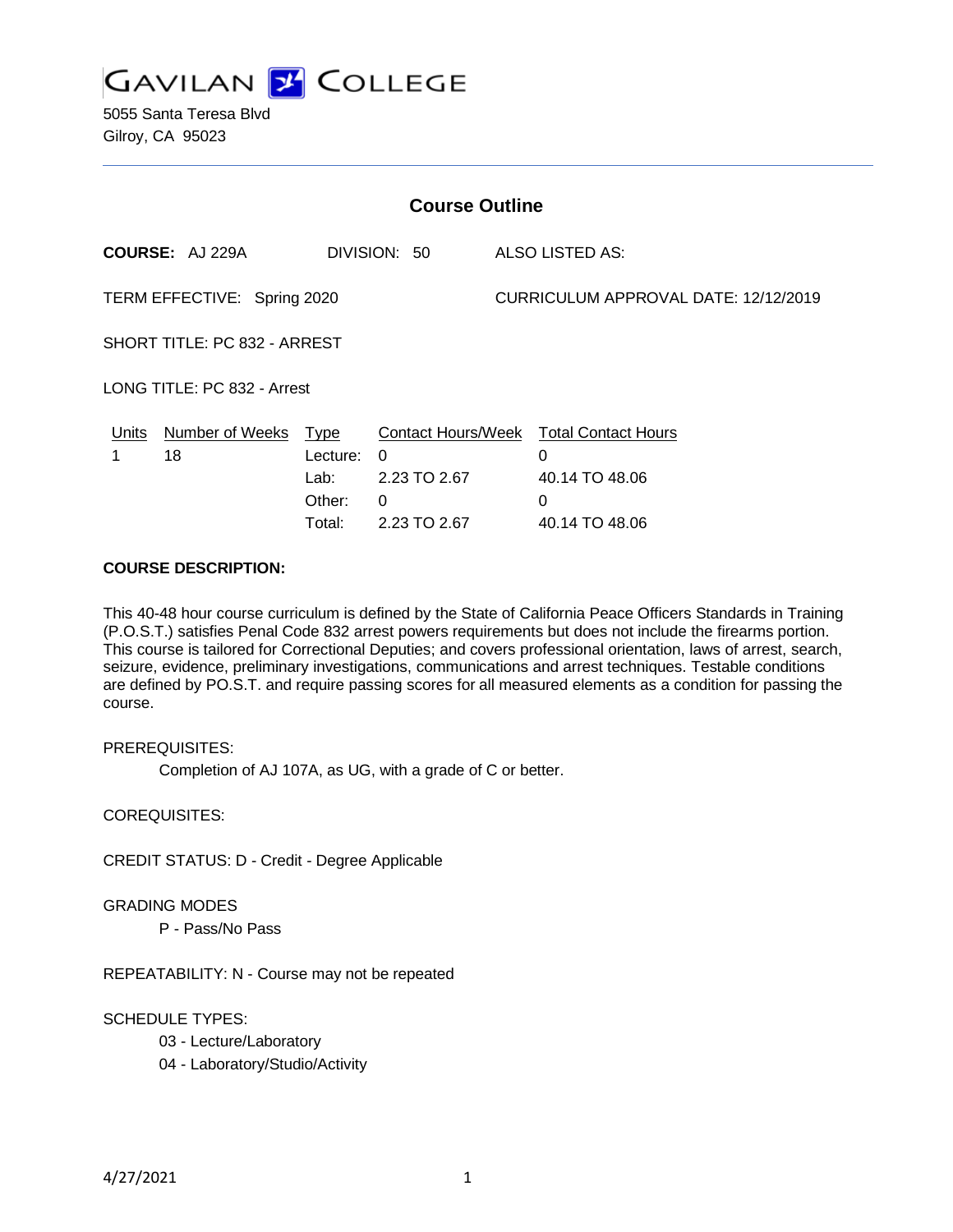## **STUDENT LEARNING OUTCOMES:**

By the end of this course, a student should:

1. Peace officers are aware of the constitutional rights of all individuals.

2. Peace officers must understand basic criminal investigation procedures and the methodologies for identification and preservation of physical evidence at the scene of a crime.

3. Peace officers must be capable of physically taking control of a subject and to justify their actions if the subject refuses to follow verbal commands, physically resists, or attempts to attack the peace officer during a detention or arrest situation.

4. Peace officers need to know the components of the criminal justice system.

5. Peace officers need to know their role in the community,

6. Peace officers must know the elements required to arrest for crimes that obstruct law enforcement in their duties.

7. Peace officers need to recognize and respect the complexities of cultural diversity to develop skills necessary for identifying and responding to California?s changing communities, and to become aware of stereotyping that could lead to prejudicial viewpoints and unlawful acts of discrimination.

8. Peace officers must know the origins of current law, the nuances of criminal law, what constitutes a crime, and when subjects can held criminally liable.

9. Peace officers must have an understanding of the laws related to making arrests, differentiating between consensual/detention/arrest encounters, the liability inherent in arrest activities, and the lawful methodologies for interrogations.

10. Peace officers must know their authority, responsibility, and potential for liability in the areas of search and seizure law.

11. Peace officers must know the rules of evidence as they pertain to relevancy, types of evidence, authentication and chain of custody.

12. A peace officer must understand the value of well-organized and informative documentation of facts related to their activities and crime scene descriptions.

13. Peace officers must recognize their authority to use reasonable force, the force options at their disposal, and what constitutues unreasonable force.

14. Peace officers must recognize their authority to use reasonable force, the force options at their disposal, and what constitutues unreasonable force.

# **CONTENT, STUDENT PERFORMANCE OBJECTIVES, OUT-OF-CLASS ASSIGNMENTS**

Curriculum Approval Date: 12/12/2019

LEADERSHIP, PROFESSIONALISM & ETHICS (2 Hours)

A. Define leadership and relationship in the role of a peace officer

- B. Discuss the relationship between public trust and a peace officer?s ability to perform their job
- C. Discuss the community, agency, and other peace officers? expectations of a peace officer?s conduct
- D. Explain the benefits of professional and ethical behavior to the community, agency and peace officer

E. Describe the consequences of unprofessional/unethical conduct to the community, agency, and peace officer

F. Discuss the Law Enforcement Code of Ethics, and explain its importance

G. Explain a peace officer's responsibilities when encountering co-worker's unethical or unprofessional behavior

### CRIMINAL JUSTICE SYSTEM (2 Hours)

A. Identify the freedoms and rights afforded to individuals under the U.S. Constitution, the Bill of Rights, and later amendments

B. Identify how the U.S. Constitution amendments apply to the actions and conduct of peace officers

C. Discuss the components and primary goals of the criminal justice system and list the primary federal, state, and local law enforcement agencies within the criminal justice system

D. Discuss the objectives of the Judicial component of the criminal justice system and the organization of the California court system, including positions commonly recognized as part of the judicial system

E. Discuss the judicial process in criminal cases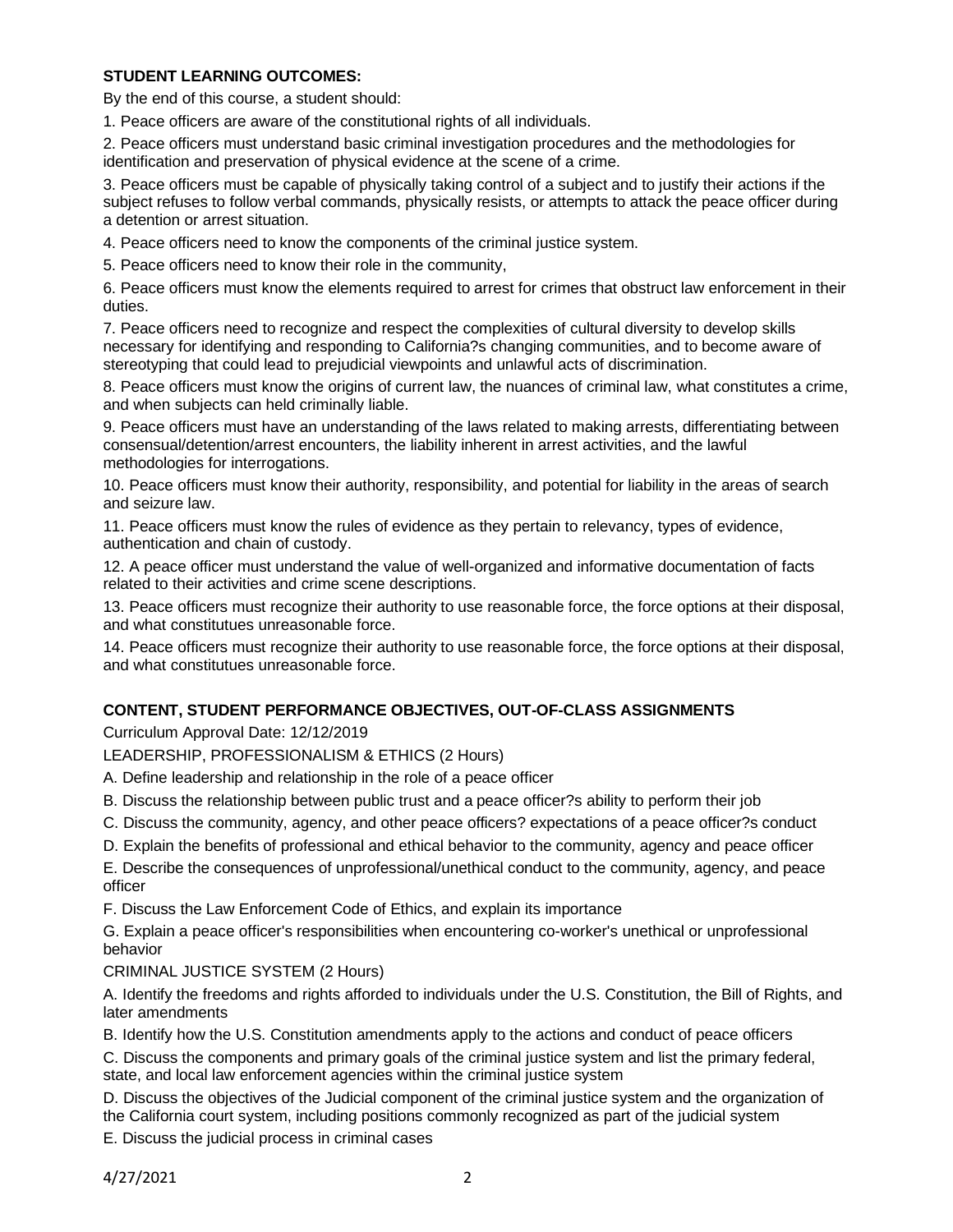F. Discuss the objectives and responsibilities of the correction?s component of the criminal justice system POLICING IN THE COMMUNITY (2 Hours)

A. Identify peace officer responsibilities in the community, including:

- B. Differentiate between proactive and reactive policing
- C. Recognize peace officer's responsibilities to enforce the law and managing their beat
- D. Discuss opportunities where peace officers educate and learn from community members

E. Define community partnerships and discuss the key elements for developing trust between community partners

- F. Recognize the components of a message in communications with others
- G. Recognize the potential effects of negative nonverbal signals
- H. Give examples of effective communication techniques

INTRODUCTION TO CRIMINAL LAW (3 Hours)

- A. Identify the relationship among constitutional law, statutory law, and case law
- B. Differentiate between the letter of the law and the spirit of the law
- C. Differentiate between criminal and civil law
- D. Recall the statutory definition of a crime
- E. Identify the basic elements common to all crimes
- F. Identify the basic elements required of an attempt to commit a crime
- G. Discuss general, specific and transferred intent crimes
- H. Differentiate between criminal intent and criminal negligence
- I. Identify the classes of crimes
- J. Differentiate among the possible parties to a crime
- K. Identify people legally incapable of committing a crime
- LAWS OF ARREST (5-7 Hours)

A. Recognize a peace officer?s responsibility in relation to the protections and rights of the U.S. **Constitution** 

B. Recognize a peace officer?s responsibility in relation to the protections included under federal civil rights statutes

C. Define a consensual encounter, the proper peace officer actions therein, as well as the factors and consequences of elevating actions

- D. Differentiate between a detention and a consensual encounter
- E. Recognize reasonable suspicion
- F. Recognize appropriate peace officer actions during a detention
- G. Recognize the scope and conditions for warrantless searches and seizures during a detention
- H. Recognize conditions where the use of force or physical restraint is appropriate during a detention
- I. Recognize when there is probable cause to arrest
- J. Identify elements of a lawful arrest
- K. Differentiate between arrest and detention
- L. Recognize information that must be given to an arrested person
- M. Recognize elements of a warrantless arrest for a misdemeanor
- N. Recognize elements of a warrantless arrest for a felony
- O. Recognize elements of a warrant arrest
- P. Recognize the requirements for entry into a dwelling to make an arrest

Q. Recognize the authority for a private person arrest and the peace officer?s duty in response to a private person arrest

- R. Recognize conditions under which the use of force or physical restraint is appropriate during an arrest
- S. Recognize the statutory requirements for the disposition of an arrested person
- T. Recognize the exceptions to the powers to arrest
- U. Identify the purpose of the Miranda warnings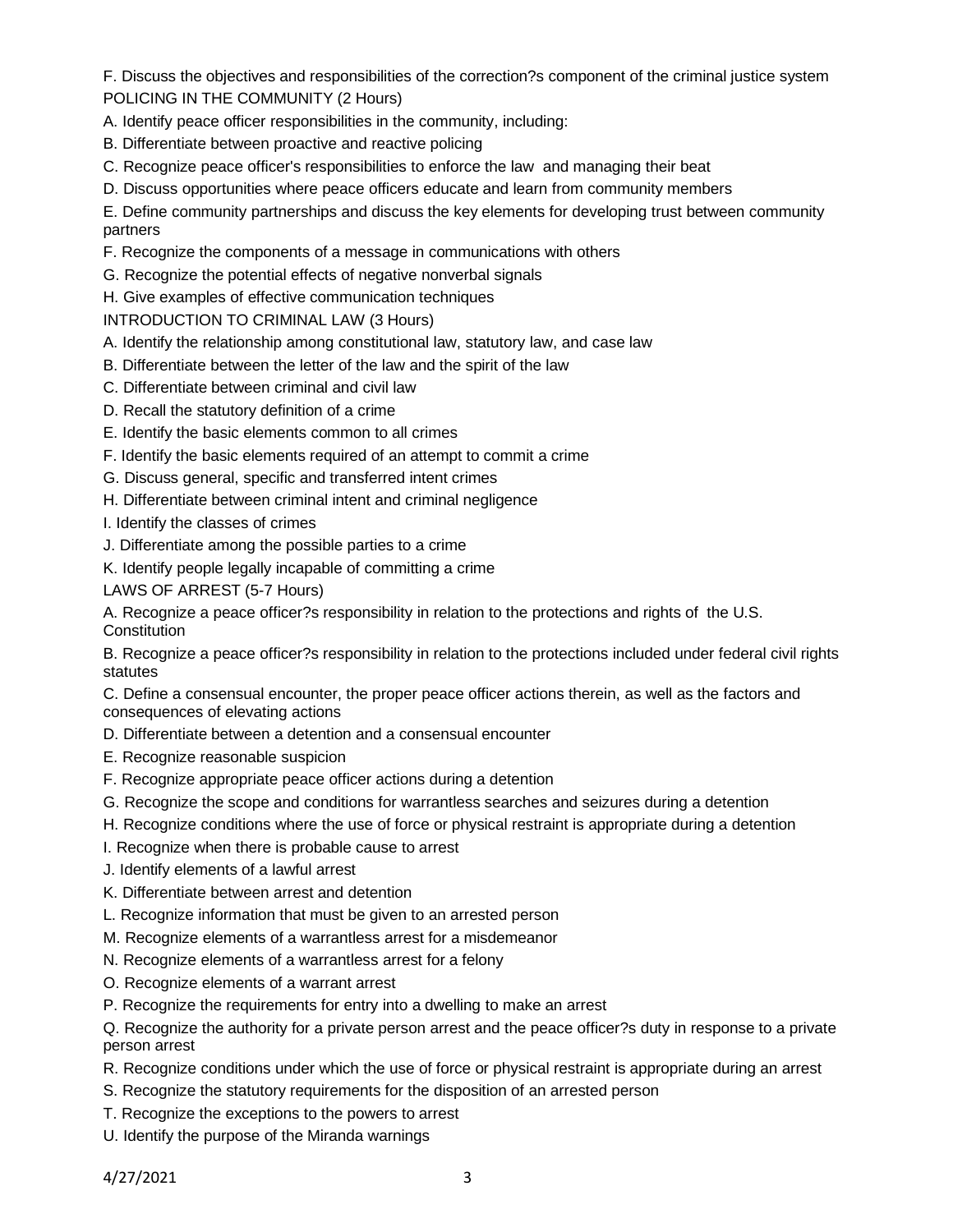V. Recognize when Miranda warnings must be given

W. Identify the proper administration of Miranda warnings, Miranda waivers, exceptions to the Miranda rule

X. Differentiate between an interview and interrogation

Y. Differentiate between an admission and confession

SEARCH AND SEIZURE (3 Hours)

A. Recognize constitutional protections guaranteed by the Fourth Amendment

B.Identify the concept of reasonable expectation of privacy

C.Recognize standing and how it applies to an expectation of privacy

D. Recognize probable cause to search and its link between Fourth Amendment protections and search and seizure law

E. Recognize the conditions and circumstances where warrantless searches and seizures are considered reasonable and legal

F. Recognize the scope and necessary conditions for conducting warrantless searches

G. Recognize the scope and necessary conditions for conducting motor vehicle searches

H.Recognize the scope and necessary conditions for conducting a vehicle inventory

I. Recognize the legal framework establishing a peace officer's authority to seize physical evidence from a subject's body

J. Recognize conditions under which a peace officer may use reasonable force to prevent a subject from swallowing or attempting to swallow evidence

K. Recognize the conditions necessary for legally obtaining blood samples

L. Recognize the conditions for legally obtaining evidence

PRESENTATION OF EVIDENCE (2 Hours)

A. Recognize relevance as it pertains to the admissibility of evidence

- B. Recognize a peace officer's role and responsibilities in ensuring the admissibility of evidence:
- C. Recognize the requirements and exceptions for admitting hearsay evidence

INVESTIGATIVE REPORT WRITING (2 Hours)

- A. Explain the legal basis for requiring investigative reports
- B. Discuss the importance of taking notes in preparation for writing reports
- C. Apply appropriate actions for taking notes during a field interview
- D. Summarize the primary questions that must be answered by an investigative report
- E. Identify the fundamental content elements in investigative reports, including:

USE OF FORCE (3-5 Hours)

A. Discuss reasonable force as stated by law

B. Discuss the components of the Fourth Amendment standard for determining objective reasonableness as determined by the U.S. Supreme Court

C. Explain the legal framework establishing a peace officer's authority during a legal arrest

D. Identify the circumstances set forth in the California Penal Code when a peace officer has the authority to use force

- E. Discuss the level of authority agency policies have regarding the use of force by a peace officer
- F. Define the term -force option-

G. Identify that the objective of using force is to overcome resistance to gain control of an individual and the situation

H. Recognize force options and the amount of force peace officers may use based on the subject's resistance

I. Identify the legal standard for the use of deadly force

J. Identify the factors required to establish sufficiency of fear for the use of deadly force

K. Recognize facts an officer should consider when determining whether or not to use deadly force

L. Discuss the role of agency policies regarding the use of deadly force

M. Recognize the law regarding justifiable homicide by a public officer and the circumstances under which the homicide is considered justifiable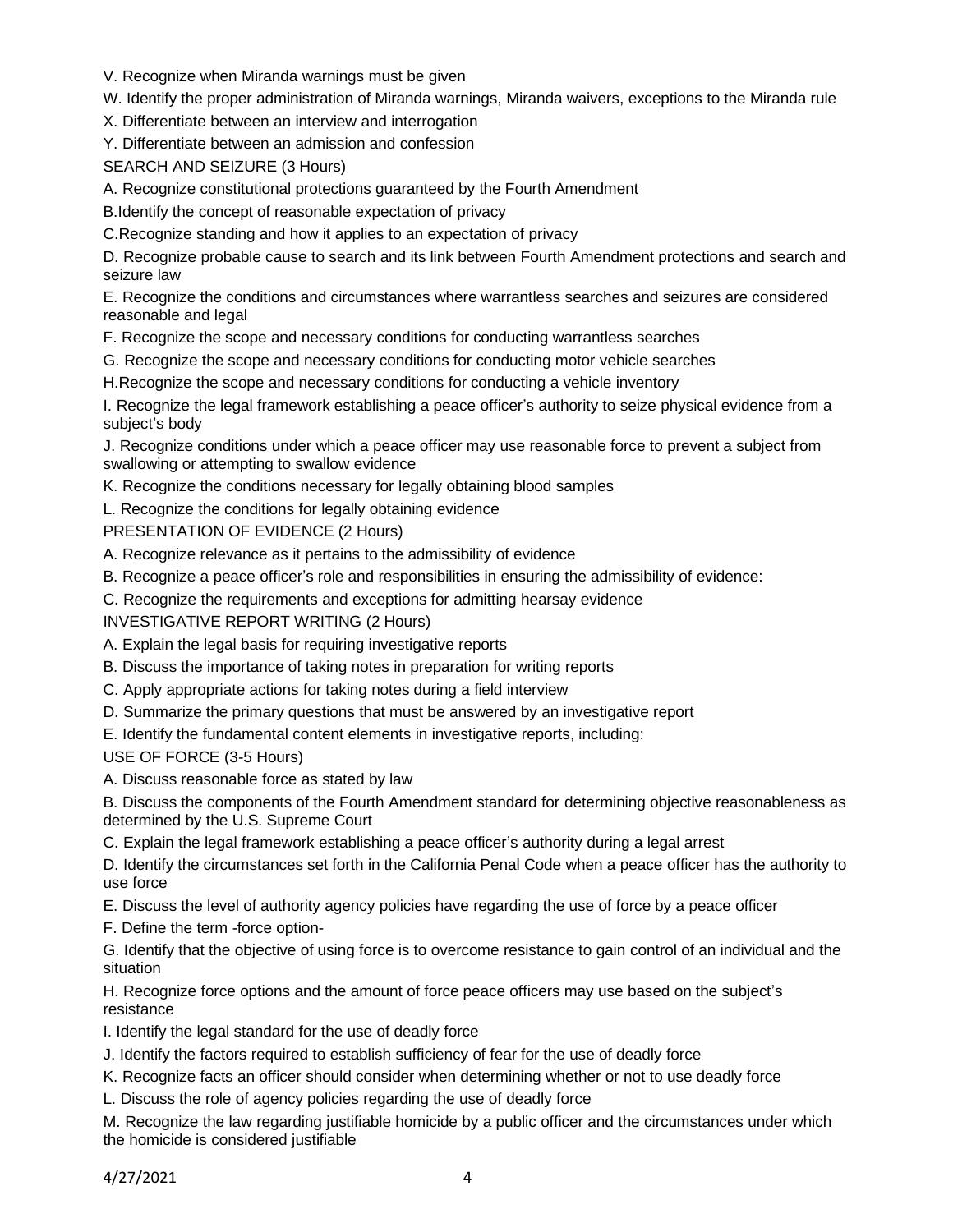N. Describe why complete documentation of the use of force is critical to the peace officer and the peace officer's agency, to include:

O. Discuss factors that can affect a peace officer's response when threatened with danger, to include:

P. Give examples of acceptable techniques for managing anger

Q. Describe the benefits of ongoing physical and mental training for peace officers involving the use of force

R. Explain the consequences of an officer's failure to intervene when unreasonable force is used by another peace officer

S. Discuss immediate and delayed intervention techniques

CRIME SCENES, EVIDENCE, AND FORENSICS (2 Hours)

A. Identify the goal of a criminal investigation and fundamental investigative steps on scene

B. Identify the primary reason for establishing a chain of custody record

C. Prepare the information that should be noted on a chain of custody record

ARREST AND CONTROL (10-14 Hours)

- A. Demonstrate principles of arrest and control
- B. Describe the areas of the body which require maximum protection during an attack

C. Describe parts of an officer's body that may be used as personal weapons during an arrest/detention to control a combative and/or resistive subject

D. Explain factors to consider when approaching a subject and conducting a plain view search

E. Demonstrate a systematic approach to safely and effectively conduct a person search and potential weapon locations

F. Explain agency considerations and restrictions that may be common regarding a search of a person of the opposite sex

G. Explain cover officer responsibilities

- H. Discuss a peace officer's justification to use control holds and takedown techniques on a subject
- I. Explain advantages and limitations a peace officer should consider when applying a control hold

J.Explain advantages and limitations a peace officer should consider when performing a takedown technique

K. Explain the purpose and primary use of restraint devices on a subject

- L. Demonstrate the proper application and correct positioning of handcuffs on a subject
- M. Discuss responsibilities of the contact and cover officers when handcuffing multiple subjects
- N. Describe common transporting procedures that maximize officer safety and prevent prisoner escape

O. Describe the safe and secure positioning of a prisoner in an officer's vehicle

CRIMES AGAINST THE JUSTICE SYSTEM (1 Hour)

A. Recognize the crime elements required to arrest for resisting arrest, delaying or obstructing an arrest, and threatening a public officer

- B. Recognize the crimes classifications as misdemeanor or felony
- A. Recognize the crime elements required to arrest for:
- 1. Providing a false identity to a peace officer
- 2. Falsely reporting a criminal offense
- 3. Falsely reporting an emergency
- 4. Falsely reporting a destructive device

B. Recognize the crime classification as a misdemeanor or felony

CULTURAL DIVERSITY/DISCRIMINATION (1 Hour)

A. Describe personal, professional, and organizational benefits of valuing diversity within the community and law enforcement organizations

- B. Define the term stereotype and the dangers they bring
- C. Define the term prejudice

D. Define the term discrimination

WRITTEN EXAM (2 Hours)